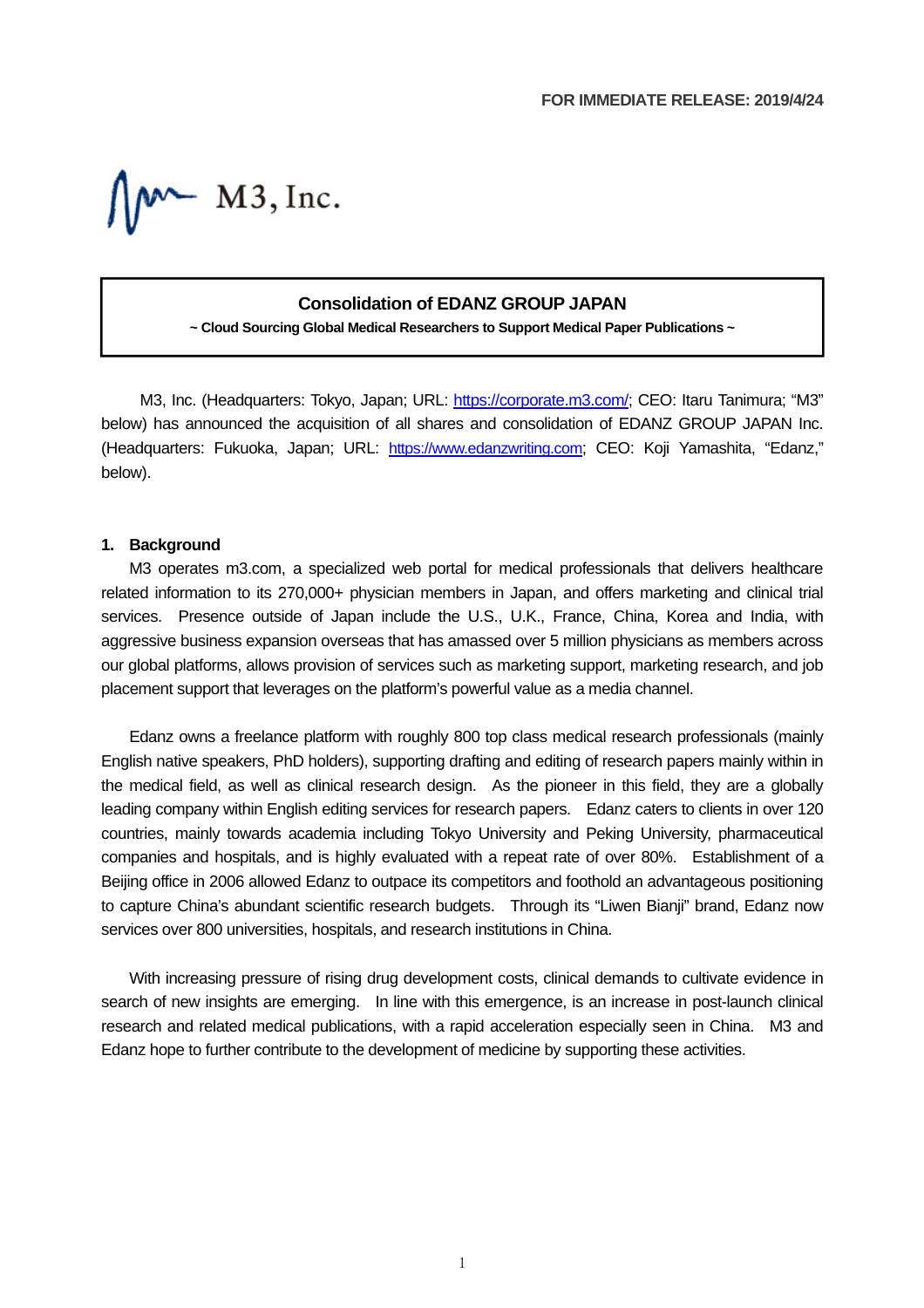

**< China Publications Trend >** 



(unit: number of papers)

## **2. Expected Synergies**